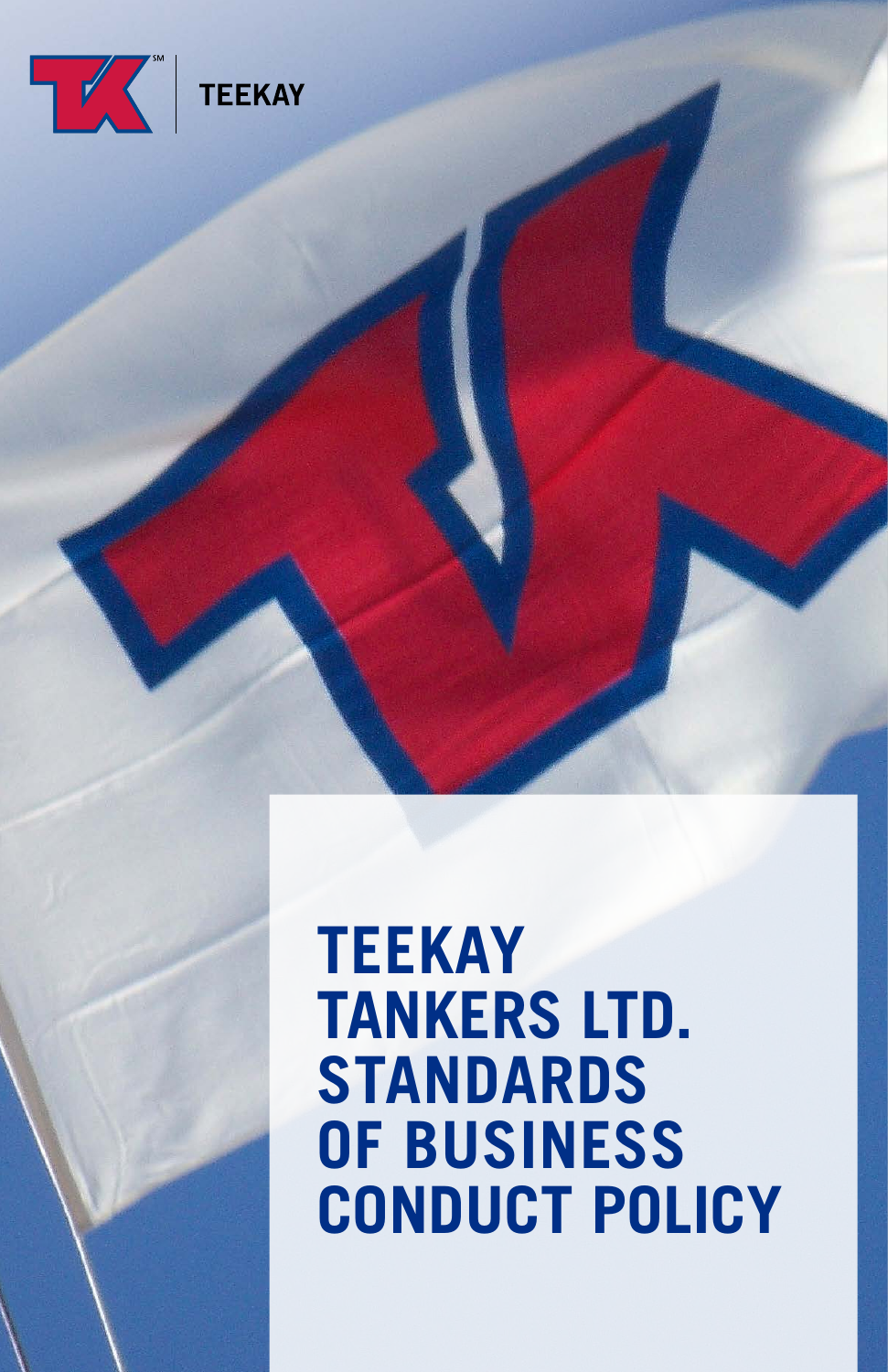# **CONTENTS**

| CEO's Message                    | 3  |
|----------------------------------|----|
| Background                       | 4  |
| Anti-Corruption And Anti-Bribery | 5  |
| Fraud                            | 9  |
| Anti-Money Laundering            | 11 |
| Company Assets And Information   | 12 |
| Conflicts Of Interest            | 14 |
| Sanctions And Trade Controls     | 15 |
| Modern Slavery Act               | 16 |
| <b>United Nations</b>            | 16 |
| Community                        | 17 |
| Compliance With The Standards    |    |
| Of Business Conduct              | 18 |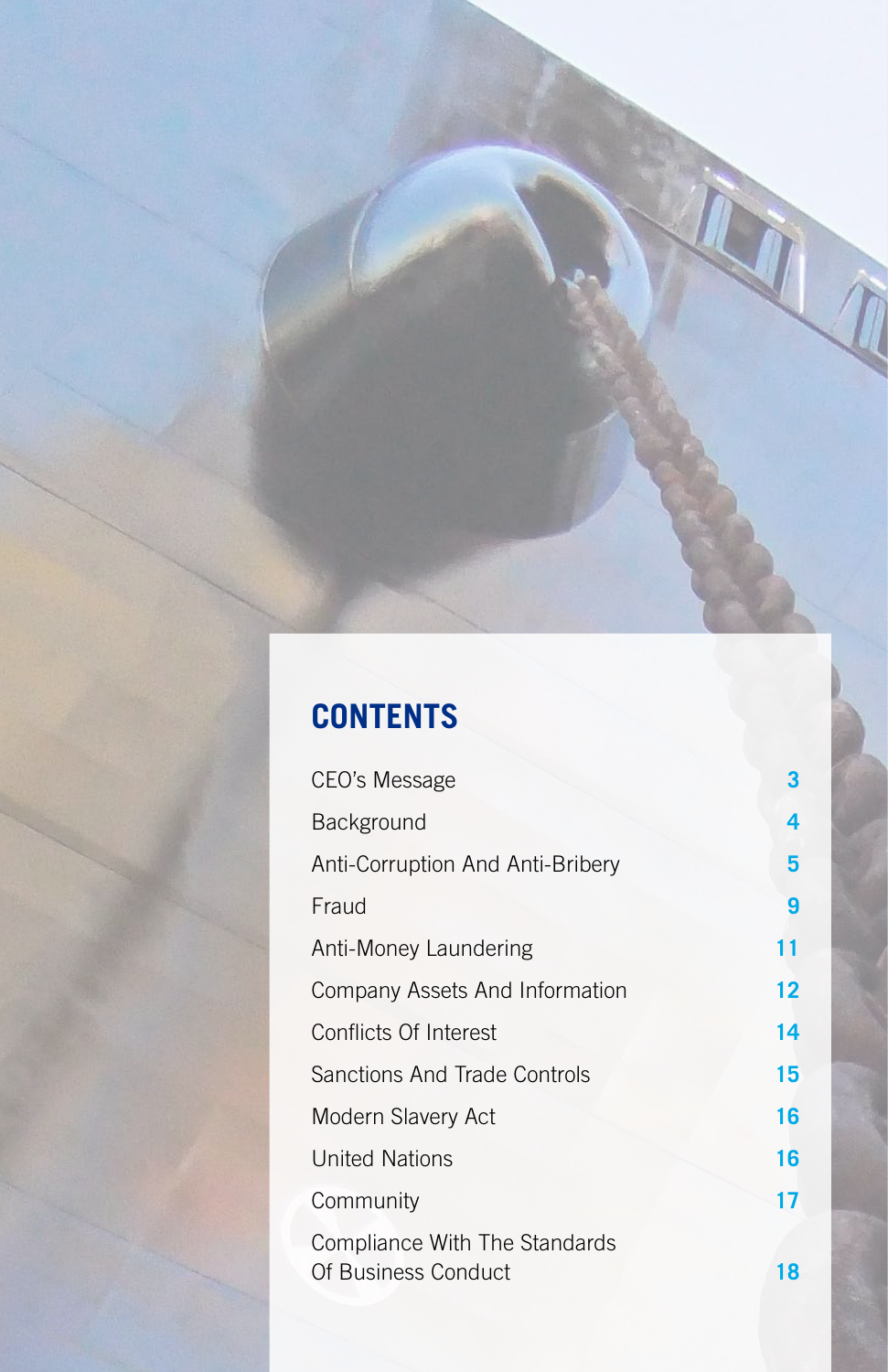# **CEO'S MESSAGE**

Since I arrived at Teekay Tankers, I have told everyone that I want us to be the leading tanker company in the world. To do that we need everyone to work together as a single unit – commercial, technical, operational and financial, at sea and ashore – One Tanker Team. We need the whole team to be aligned. working for a common goal, all pulling our oars in the same direction.

The only way we can do that effectively is to have real trust in each other. To build that trust, integrity is integral. Fortunately, I see people acting with integrity wherever I go around the organization. It is one of the pillars of our SPIRIT values, and we define it like this:

- We do what is right.
- We are open and honest, and lead by example.
- We build trust with others and are trustworthy.
- We admit our mistakes and use them as an opportunity to improve our skills and processes.

However, we must be vigilant, and that is why the Standards of Business Conduct Policy is so important. It can help us maintain those standards to which we aspire. Here is how we reference its relevance, using the 4 Rs: read, reflect, red (flags), and report.

Firstly, read the policy! We ask all new recruits to Teekay to read it and acknowledge that they will abide by it. We also ask employees to refresh their memory of it every year.



Kevin Mackay, CEO

Reading the policy is easy, but make sure that you spend a few minutes reflecting on it. What does it actually mean to abide by these rules? How will you be guided by our Integrity value?

How can you encourage your colleagues to also be Doing Business With Integrity?

In your business life, be aware of red flags. Consider what is going on at the periphery of events. If you have ANY doubts, ask.

Report any concern – and we have several mechanisms in place to do so. Better safe than sorry.

Teekay Tankers is the original Teekay franchise. Torben Karlshoej put his name and reputation on the line with every vessel sailing with the TK logo, and with every company bearing his initials. Torben talked about developing a 100-year brand.

This means we are in business for the long run. We want to be successful today, tomorrow, and long into the future. To fulfill that desire, to be successful in the long-run, means no short cuts.

It is not enough to succeed; it is important to succeed **"** with integrity.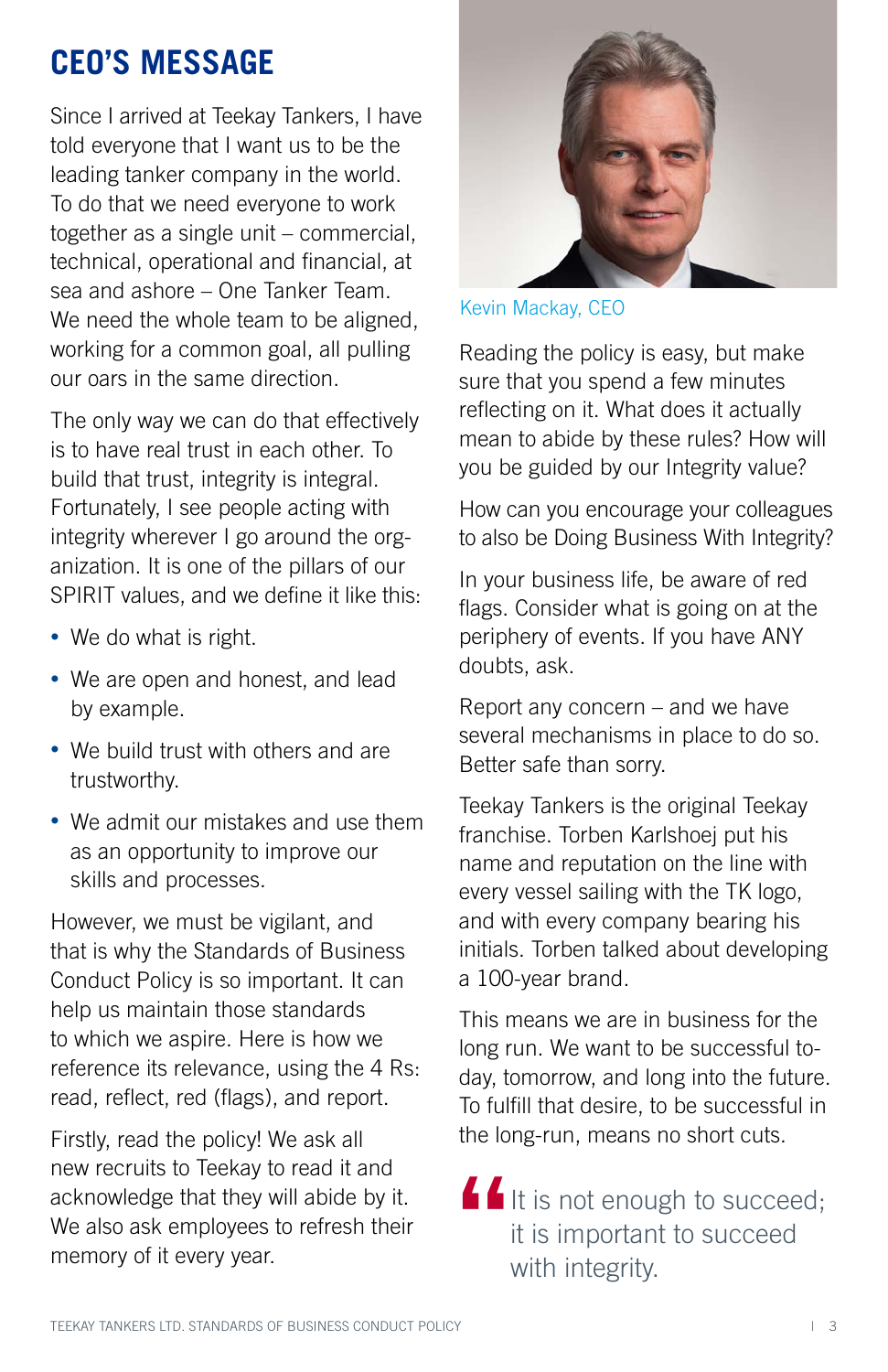# **BACKGROUND**

#### Why Teekay Has Standards Of Business Conduct

As responsible business leaders, it is not enough to succeed; it is important to succeed with integrity. Our business decisions and actions must be ethical and in full compliance with legal requirements. These Standards of Business Conduct ("Standards") are an extension of our Teekay Core Values and reflect our continued commitment to manage our business activities with integrity.

## How To Use The Standards Of Business Conduct

These Standards summarize the regulatory requirements and business practices that guide our decisionmaking and business activities. These Standards contain basic information about our policies as well as information on how to obtain guidance regarding a particular business practice or compliance concern. It is important that all Teekay group employees take the time to review this document and make a commitment to uphold its requirements. To the extent that Directors are involved in activities relating to the business of Teekay, these Standards also apply to them.

Although these Standards do not cover the full spectrum of employee activities, they are indicative of Teekay's commitment to maintain high standards of ethical conduct, and are considered to be descriptive of the type of practices expected from employees in all circumstances. These Standards do not

# Teekay Core Value:<br>
We do what is right.

We are open and honest, and lead by example. We build trust with others and are trustworthy. We admit our mistakes and use them as an opportunity to improve our skills and processes.

replace other more detailed policies and guidelines. Divisional or local policies will generally provide additional detail to these Standards or cover a situation specific to a particular location or business unit. If a divisional or local policy conflicts with these Standards, these Standards shall take precedence.

#### Compliance With Law

Teekay is aware of and strictly obeys the laws and regulations that govern the management of our business. Where there are local laws or regulations in the various jurisdictions that we operate – our position is to meet or exceed these requirements. We are responsible for understanding these laws and regulations as they apply to our jobs and for preventing, detecting and reporting instances of non-compliance to the Director, Risk Audit & Compliance.

**44** There are no circumstances at Teekay that would allow us to disregard any law or regulatory requirement in the conduct of our business and no such activity will be tolerated.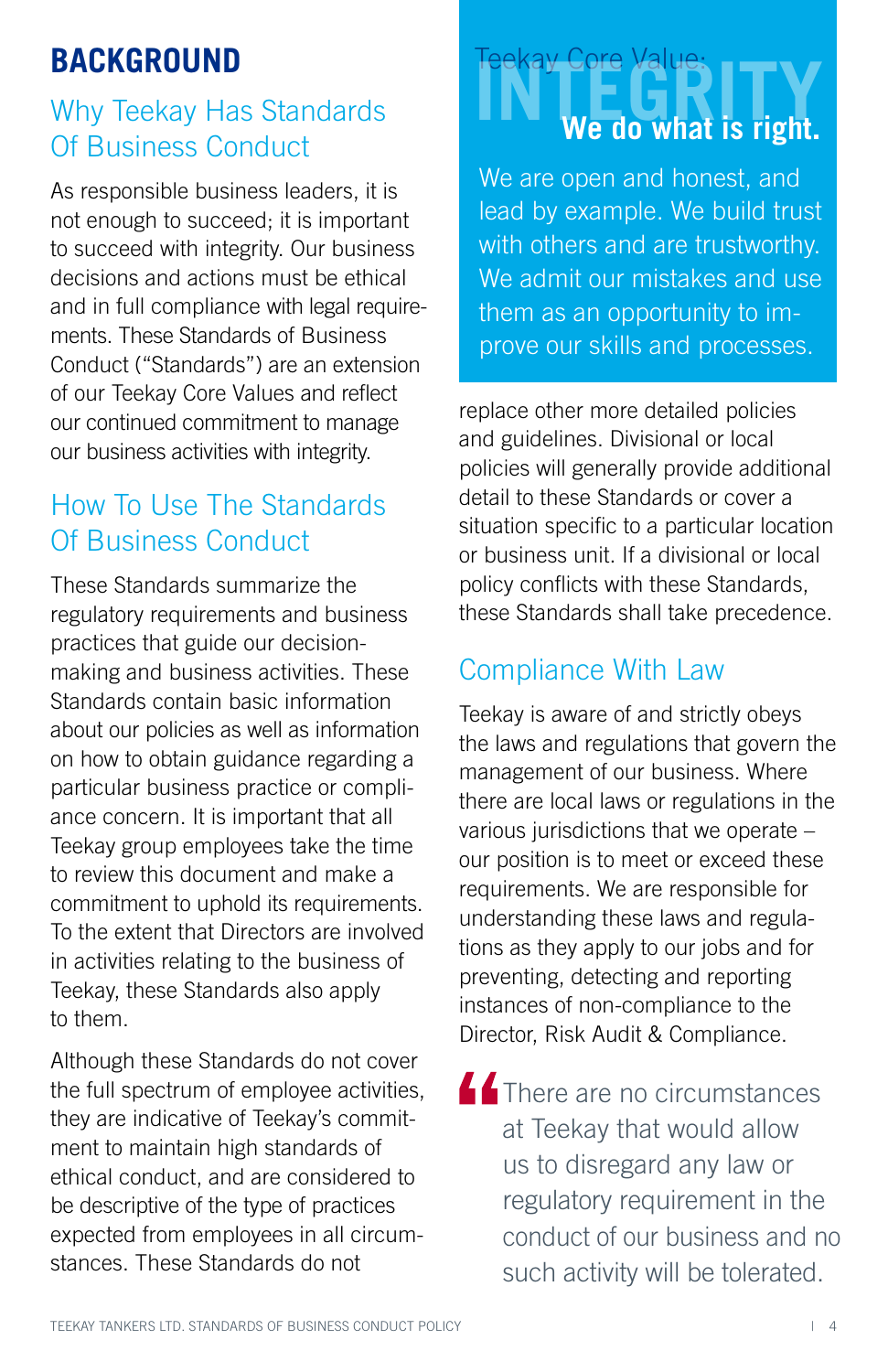# **ANTI-CORRUPTION AND ANTI-BRIBERY**

It is our policy to conduct all of our business with integrity. We take a zero-tolerance approach to bribery and corruption and are committed to acting professionally, fairly and in an honest and ethical manner in all our business dealings and relationships wherever we operate or propose to operate, and to implementing and enforcing effective systems to counter bribery and corruption. We do not pay bribes in the furtherance of our business and expect that you will not do so on our behalf. We will uphold all laws relevant to countering bribery and corruption in all the jurisdictions in which we operate, including the UK Bribery Act 2010 (the "Bribery Act") and the United States Foreign Corrupt Practices Act of 1977, as amended (the "FCPA") and any other applicable laws, statutes, regulations or codes of other countries relating to anti-bribery or anticorruption (collectively referred to as "Anti-corruption Legislation"). Penalties and fines under these laws can be severe.

#### What Is Bribery?

A "bribe" is an inducement, advantage, benefit or reward of any kind offered, promised or provided, either directly or through an intermediary, in order to improperly influence a decision, act/ omission, or, to improperly facilitate or expedite a routine function by the party concerned.

## Gifts And Hospitality

The provision or receipt of Gifts and Hospitality, often considered a customary business courtesy, may in some cases

constitute disguised bribery. If Gifts and Hospitality are given or received for an improper purpose, this is bribery. Teekay has established a Gift and Hospitality policy below to help you to distinguish between permissible and impermissible Gifts and Hospitality.

#### **In This Section:**

"Gifts" mean any benefit / item of value not otherwise defined as Hospitality including mementos, promotional items and merchandise.

"Hospitality" means any hospitality, meal, travel, hotel/lodging, or entertainment of any kind (including sporting, cultural, recreational activities and tickets to events).

"Public Official" means any officer or employee of a foreign government or any department, agency, or instrumentality thereof, or of a public international organization, or any person acting in an official capacity for or on behalf of any such government or department, agency, or instrumentality, or for or on behalf of any such public international organization including officers and employees of state-owned companies/enterprises.

- The giving or receiving of Gifts and Hospitality must be reasonable, appropriate, and in accordance with these Standards and applicable law.
- Gifts and Hospitality must be for a proper and legitimate business purpose (and must never involve pursuit of an unfair business advantage).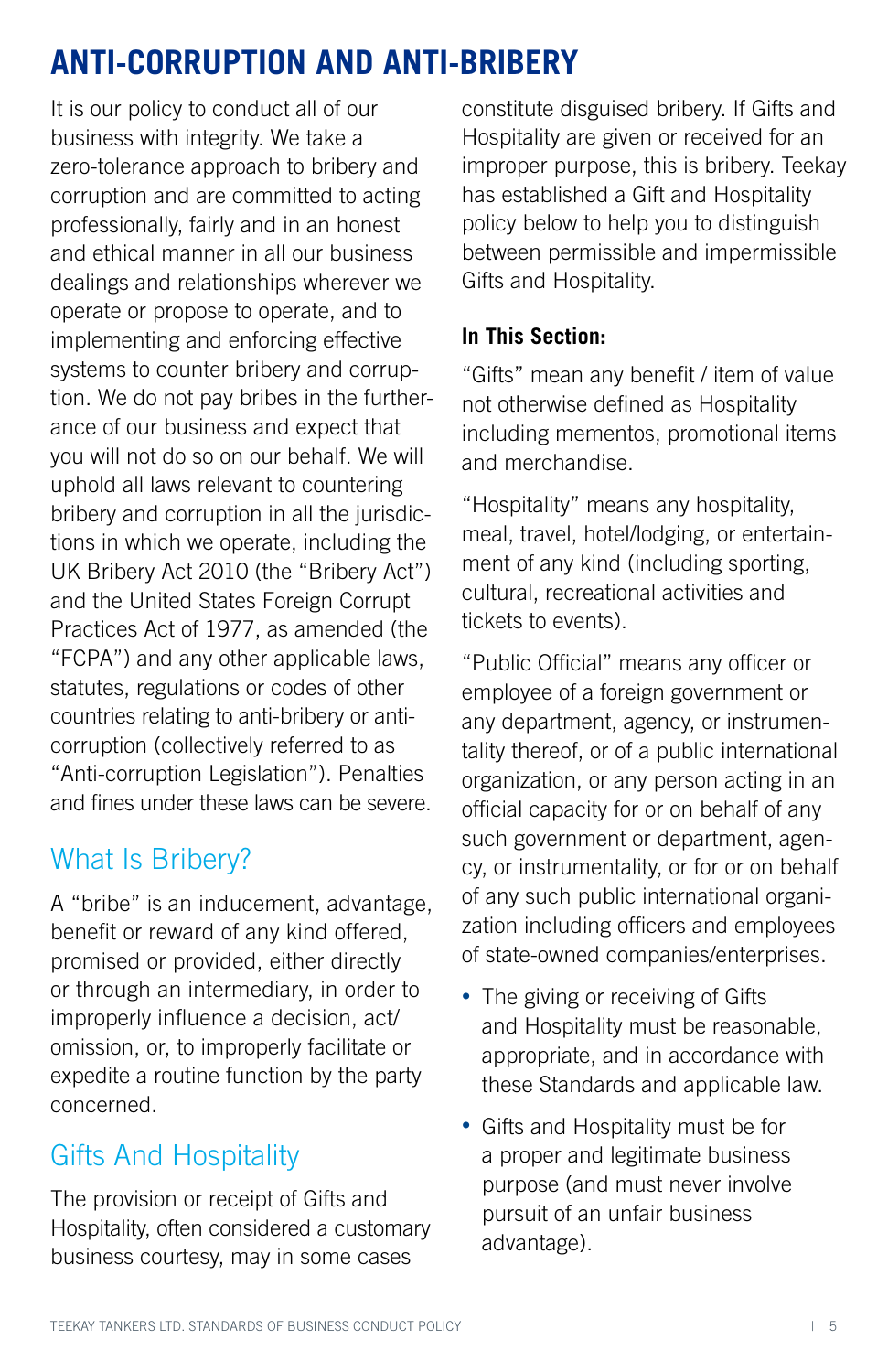- The giving or receiving of Gifts and Hospitality must be done openly and in Teekay's name.
- Gift and Hospitality expenses must be properly documented. Receipts should include reasonable details including the expenditure amount and information about the attendees (e.g. name, company and position).
- The giving or receipt of cash or cash equivalent gifts is never appropriate and is prohibited.
- The giving or receipt of Gifts and Hospitality is subject to the pre-approval requirements set forth in Table 1 following (note that special guidance applies to Public Officials).
- In assessing whether Gifts and Hospitality expenses are appropriate, err on the side of caution and avoid any appearance of impropriety. Ask yourself if you would be comfortable explaining the Gift and Hospitality to colleagues, supervisors, clients or outside parties.
- Always avoid or decline Gifts and Hospitality which could cause embarrassment or disrepute to Teekay.
- Keep in mind that the overly frequent giving or receipt of Gifts and Hospitality may be considered a violation of these Standards if the overall impact and frequency of the giving or receiving of such Gifts and Hospitality is excessive or if it is done to avoid or circumvent the spirit or intent of the requirements set out in these Standards.
- You should avoid giving/ receiving Gifts / Hospitality in connection with

important business decisions, e.g. in connection with a tender process or prospective contract or award. You must never give/receive Gifts and Hospitality if it could improperly influence a business decision or give a credible appearance of impropriety.

- Where a contract requires Teekay to bear the travel/accommodation costs of another party, these costs should be reasonable, related to a legitimate business purpose (e.g. meetings or visits to monitor a project) and done in accordance with the terms of the contract.
- Do not offer Gifts and Hospitality to others if you know or suspect that it would violate their own corporate policy.
- If you encounter any situation in which Gifts and Hospitality are received or are given in violation of Teekay's Standards, you must immediately report the matter.
- If you have any doubt about whether any Gift or Hospitality (especially if Public Officials are involved) is proper, refer the matter to the Director, Risk Audit & Compliance for guidance.

#### Record-Keeping

We must keep financial records and have appropriate internal controls in place which will evidence the business reason for making payments or providing gifts or hospitality to third parties. Accordingly, you must ensure all expenses claims relating to hospitality, gifts or expenses incurred to third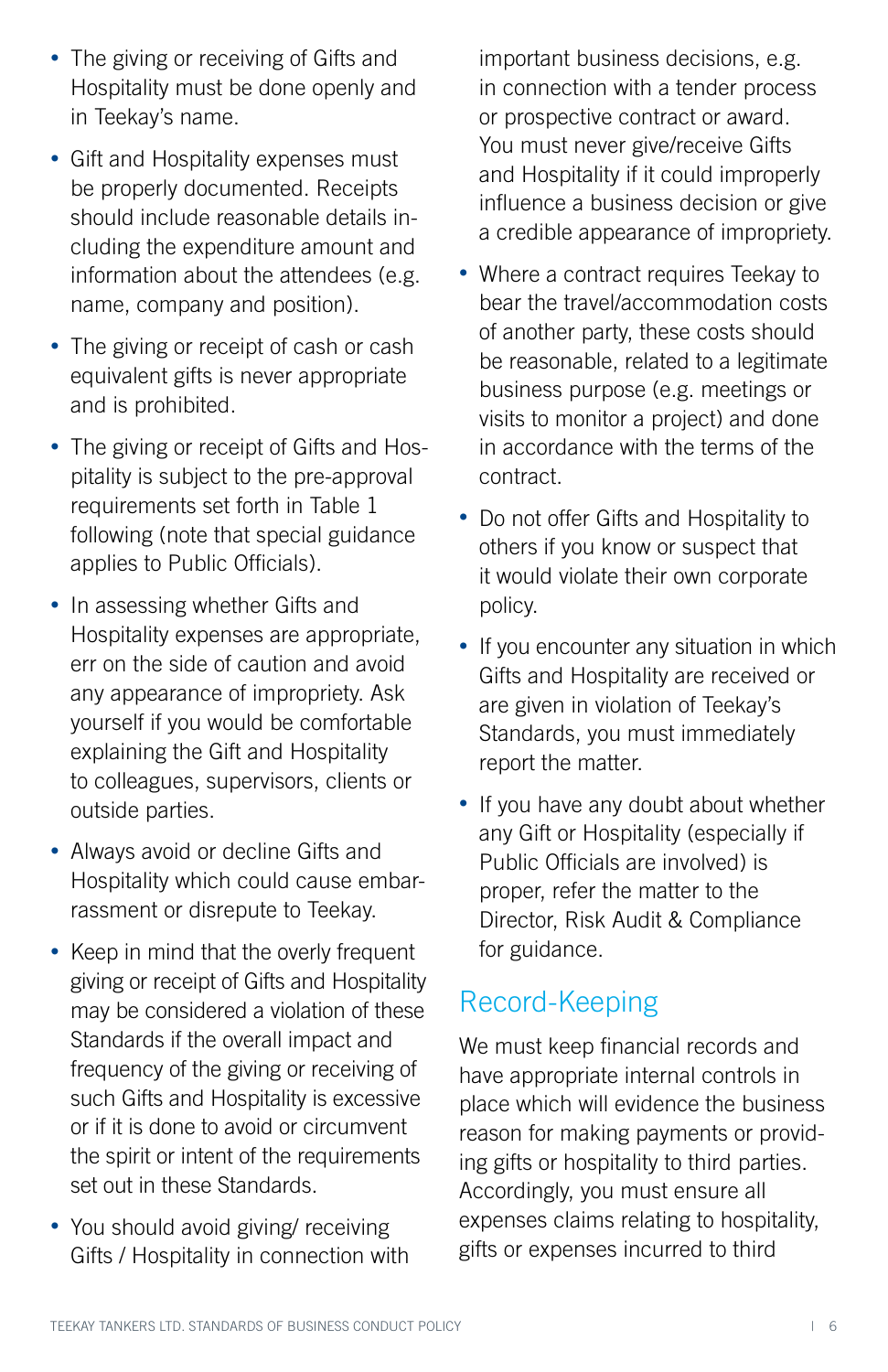**Table 1**

| <b>Giving/Receiving</b>                                                                                    | <b>Manager Pre-Approval</b><br><b>Required</b>             | <b>Director, Risk Audit</b><br>& Compliance (RAC)<br><b>Pre-Approval Required</b> |
|------------------------------------------------------------------------------------------------------------|------------------------------------------------------------|-----------------------------------------------------------------------------------|
| Corporate promotional items/<br>business commemoration<br>Gifts $\leq$ US\$ 50/person                      | No                                                         | <b>No</b>                                                                         |
| Corporate promotional items/<br>business commemoration<br>Gifts > US\$ 50/person $\leq$<br>US\$ 150/person | Yes. Manager to<br>notify any concerns<br>to Director RAC. | <b>No</b>                                                                         |
| Corporate promotional items/<br>business commemoration<br>Gifts $>$ US\$ 150/person                        | <b>Yes</b>                                                 | Yes                                                                               |
| Hospitality $\leq$ US\$ 250/person                                                                         | <b>No</b>                                                  | <b>No</b>                                                                         |
| Hospitality > US\$ 250/person<br>≤ US\$ 500/person                                                         | Yes. Manager to<br>notify any concerns<br>to Director RAC. | No                                                                                |
| Hospitality > US\$ 500/person                                                                              | Yes                                                        | Yes                                                                               |
| <b>Public Officials (see Glossary for definition)</b>                                                      |                                                            |                                                                                   |

The giving/receiving of Gifts and Hospitality to/from any Public Official is not permitted except for the giving/receiving of Hospitality to/from employees of state-owned companies with your manager's pre-approval; provided always that the proposed Hospitality must be reasonable, for a proper purpose in connection with legitimate business activities, and otherwise in compliance with this policy. If the proposed Hospitality is > US\$ 500 person, Director RAC pre-approval must also be obtained.

#### **Explanatory Notes:**

- *This is a pre-approval table. Reimbursable expenses must always be documented, processed and approved by your manager in line with usual signing authorities.*
- *Nothing in this table is intended to authorise the giving or receiving of gifts for improper purposes. The monetary lim*its stated above do not imply that amounts below the threshold are proper or reasonable. Gifts and Hospitality must *always be reasonable in the circumstances and must never be given/received in expectation of an improper business advantage. The monetary limits are intended to be used as a risk-based threshold for prior review screening.*
- *If any expense is incurred /received above a prescribed limit without pre-approval, the event/circumstances must be promptly reported to the applicable manager. The manager must notify any concerns to the Director RAC.*
- *Concerns that may need to be notified to the Director RAC pursuant to this table include, by way of example, involvement of Public Officials, excessive value of expense, existence of competitive tender or imminent business decision and any other factor signaling a red flag or risk of misconduct.*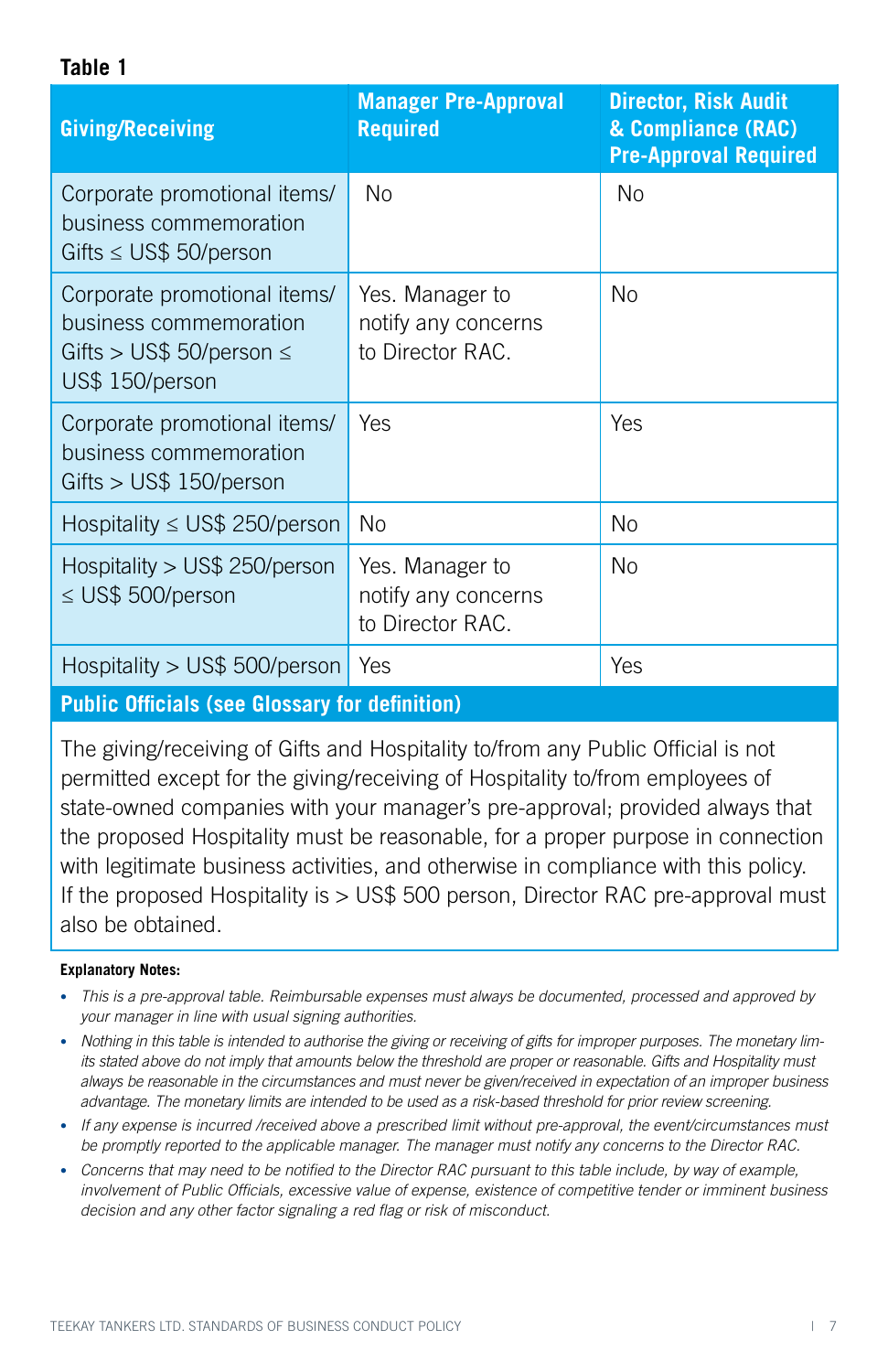parties are submitted in accordance with this Policy, and the Travel and Expense Guidelines and specify the reason for the expenditure in reasonable detail.

All accounts, invoices, memoranda and other documents and records relating to dealings with third parties must be prepared and maintained with strict accuracy and completeness. No accounts may be kept "off-book" to facilitate or conceal improper payments. In many cases the covering up of a transaction or omission to report a transaction that violates an applicable Anti-corruption Legislation by mischaracterizing it on the Teekay's books and records (such as an expense account) is a separate offence under such legislation. Payments may only be made to approved vendors and legitimate bank accounts.

#### Due Diligence

Teekay and any person acting on its behalf must take all necessary precautions to ensure that business relationships are formed with reputable and qualified third parties. Teekay has developed a due diligence process to evaluate potential partners, agents, representatives, suppliers and other business parties, which involves a risk assessment, completion of an information questionnaire and in some cases further external due diligence procedures. In accordance with Teekay's due diligence procedures, the contract which formalizes the business arrangement must also include business ethics clauses approved by Teekay's Legal Department. Third parties are never permitted to pay bribes on our behalf.

Additional information can be found on Teekay's Global Sharepoint site or by contacting Legal or the Director, Risk Audit & Compliance.

#### What To Do If You Encounter Bribery Or Corruption?

You must tell your manager and the Director, Risk Audit & Compliance or the Chair of the Audit Committee if you receive a corrupt demand or encounter bribery or corruption. Alternatively, you may make a report confidentially and anonymously<sup>1</sup> to Teekay's Integrity Line if you are offered a bribe by a third party, are asked to make one, suspect that this may happen in the future, or believe that you have encountered another form of unlawful activity. Teekay's Integrity Line (phone and web based versions) is available in all major languages. The link to the Integrity Line is available at [www.teekay.com](http://www.teekay.com) or the direct link: [integrity.teekay.com](http://integrity.teekay.com)

You may take reasonable measures to protect yourself from any reasonably apprehended/unavoidable threat to your life, limb or liberty. If you are left with no alternative but to pay or give something of value in order to protect against loss of life, limb or liberty, please make a report immediately to the Director, Risk Audit & Compliance. In the case of vessel masters, discuss the situation directly with the on shore vessel manager and report the item in accordance with Polaris policy SP1446.

*1 Subject to local laws, data privacy regulations, and legal disclosure requirements, which may in some jurisdictions and circumstances limit or restrict the availability and scope of anonymity.*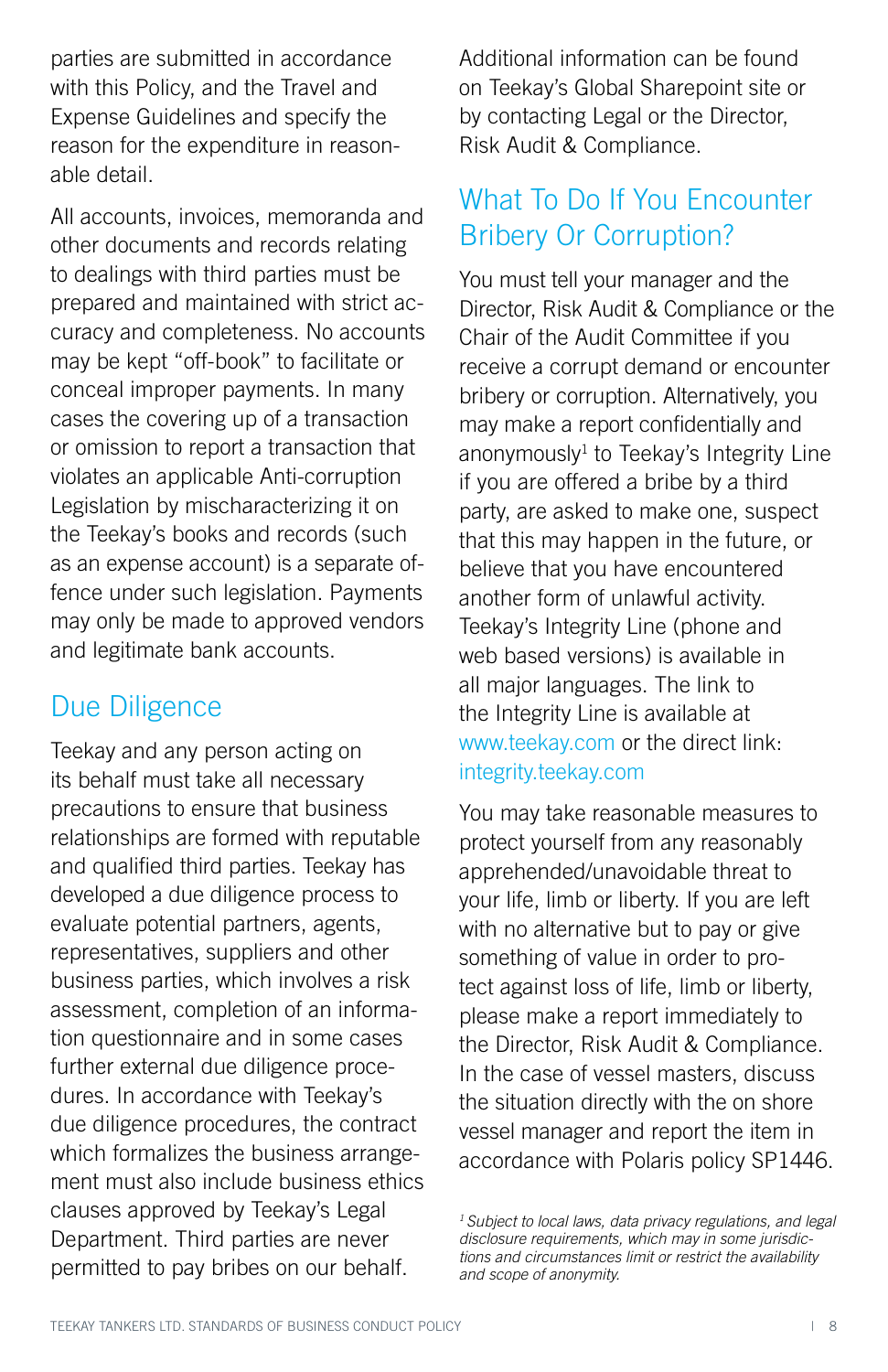# **FRAUD**



The prevention, detection and reporting of fraud is the responsibility of all employees of Teekay. Employees in management positions are further expected to be familiar with the types of improprieties that might occur within their areas of responsibility, and to be alert for any indication of fraud or irregularity.

"Fraud" is defined as an intentional, false representation or concealment of facts for the purpose of personal or corporate gain. Actions constituting fraud include, but are not limited to:

- Misappropriation of funds, securities, supplies, or other assets;
- Impropriety in the handling or reporting of money or financial transactions;
- Intentional fraudulent reporting of the company's financial position;
- Profiteering as a result of insider knowledge of company activities;
- Falsifying invoices or other records;
- Destruction, removal, or inappropriate use of records, furniture, fixtures, and equipment; or,
- Any similar or related inappropriate conduct.

Employees who detect or suspect a fraud has occurred must report the incident immediately either directly to their manager, or a member of Internal Audit. Alternatively, employees may report suspected instances of fraud confidentially and anonymously<sup>2</sup> to Teekay's Integrity Line.

All information received will be treated confidentially to the extent possible while still allowing a full investigation to be conducted into the suspected fraud. Teekay reserves the right to pass on any information to law enforcement agencies in order that such entities may determine whether criminal charges are warranted.

Any employee who suspects dishonest or fraudulent activity should not attempt to:

- a) personally conduct investigations or interviews/interrogations related to any suspected fraudulent act; or,
- b) contact the suspected individual in an effort to determine facts or demand restitution.

Internal Audit has the primary responsibility to coordinate the investigation of all suspected fraudulent acts reported under this Policy. If the investigation substantiates that fraudulent activities have occurred, Internal Audit will issue reports to appropriate management

*<sup>2</sup> Refer to footnote 1.*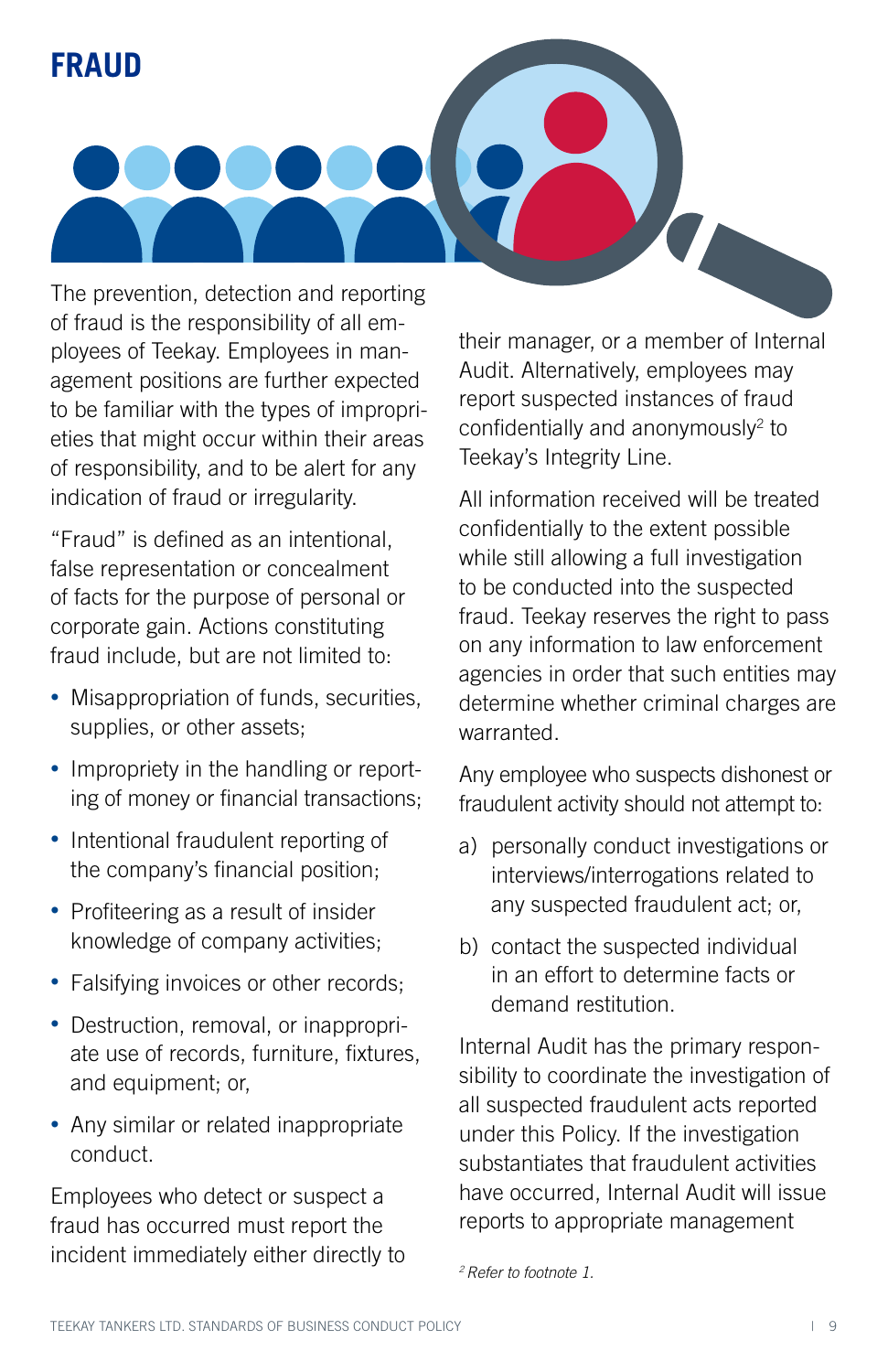personnel and to the Board of Directors through the Audit Committee. Any investigative activity required will be conducted without regard to the suspected wrongdoer's length of service, position/ title, or relationship to Teekay.

All inquiries concerning the activity under investigation from the suspected individual, his or her attorney or representative, or any other inquirer should be directed to the General Counsel. No information concerning the status of an investigation should be given out by persons involved in or aware of the investigation. The proper response to any inquiry is: "I am not at liberty to discuss this matter." Under no circumstances should any reference be made to "the allegation," "the crime," "the fraud," "the forgery," "the misappropriation," or any other specific reference.

Based on the results of the investigation, management will determine an action plan for employee discipline, any referral to the applicable law enforcement agency and/or changes to processes or controls.

Decisions to prosecute either employees or external parties by way of civil proceedings or to refer the examination results to the appropriate law enforcement and/or regulatory agencies for independent investigation will be made in consultation with the General Counsel and senior management, as will any final decisions on the disposition of the case.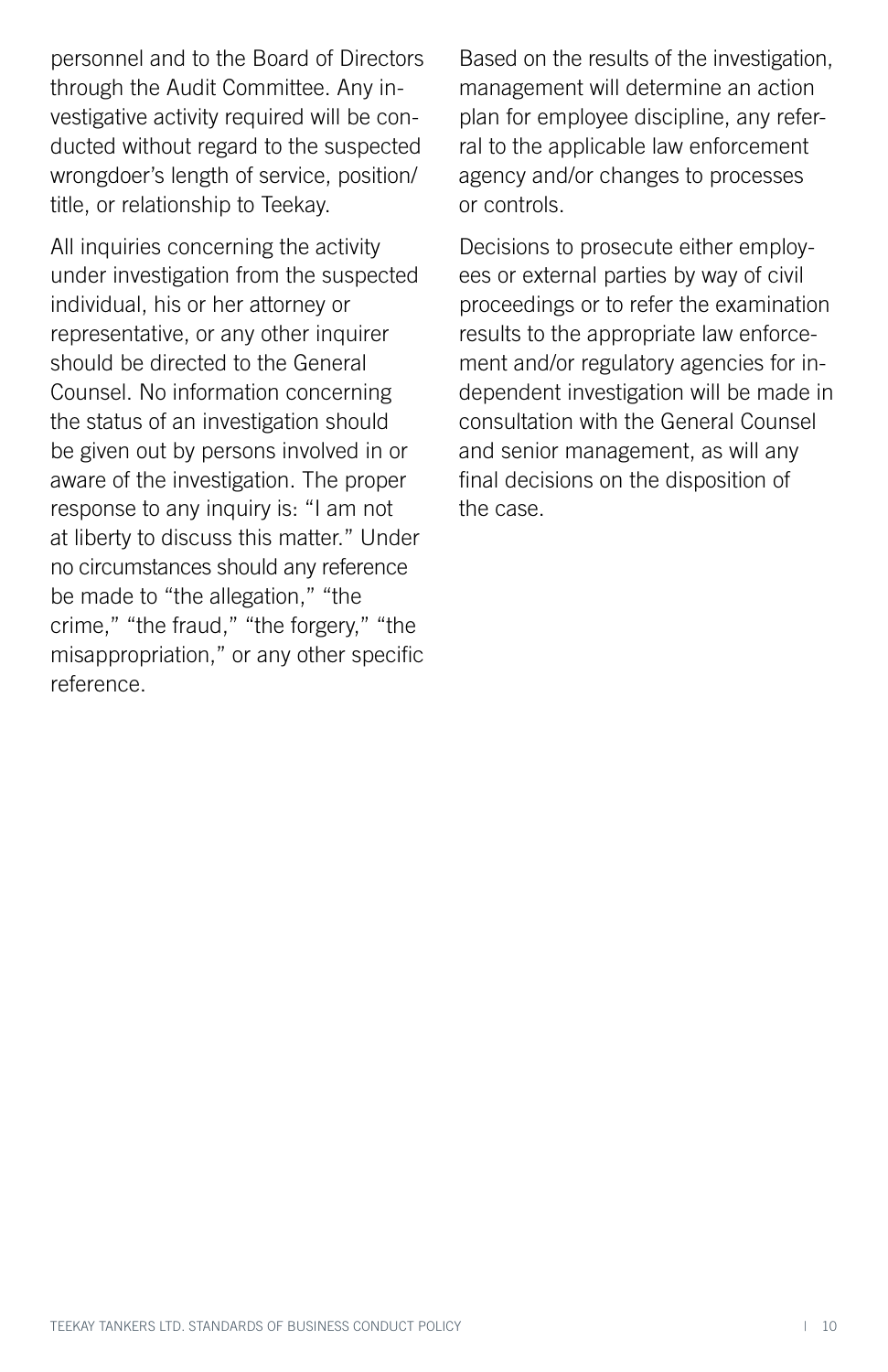# **ANTI-MONEY LAUNDERING**

Money laundering involves the use of proceeds of crime and/or the concealment of the criminal origin of money or assets within a legitimate business or business activities. Anti-money laundering laws are strict and may operate to impose criminal liability on any company or individual employee that assists in or enables money laundering to occur. No Teekay personnel shall be involved in or facilitate money laundering. All Teekay personnel have a duty to report any such suspicious activity to the Director, Risk Audit & Compliance. The following is a nonexhaustive list of "red flag" examples which are indicative of potential money laundering:

- Any transactions where the basic details of the parties cannot be checked or verified.
- Payments that are made in currencies other than that specified in the invoice, contract or purchase order.
- Attempts to receive or make payments in cash or its equivalents, such as cashier cheques;
- Requests to make overpayments.
- Transactions that are made through unknown or unnecessary intermediaries or transactions that are accompanied by a request for secrecy.



- Transactions related to high risk countries, as defined by the international governmental FATF (Financial Action Task Force), see [www.fatf-gafi.org/countries/#high-risk](http://www.fatf-gafi.org/countries/#high-risk).
- Requesting to make or making any sizable in cash payments.

#### Tax Evasion

Criminal tax evasion involves the intentional evasion of lawfully owed taxes including acts/omissions to defraud tax authorities. No Teekay personnel shall engage in, or facilitate, criminal tax evasion. In accordance with the U.K. Criminal Finances Act 2017 and other applicable laws Teekay maintains reasonable and proportionate procedures for the prevention of tax evasion/ facilitation of tax evasion. Teekay personnel must perform risk-based due diligence on new transactions, watch for and report tax evasion red flags and take all appropriate steps to prevent tax evasion risks in connection with Teekay transactions.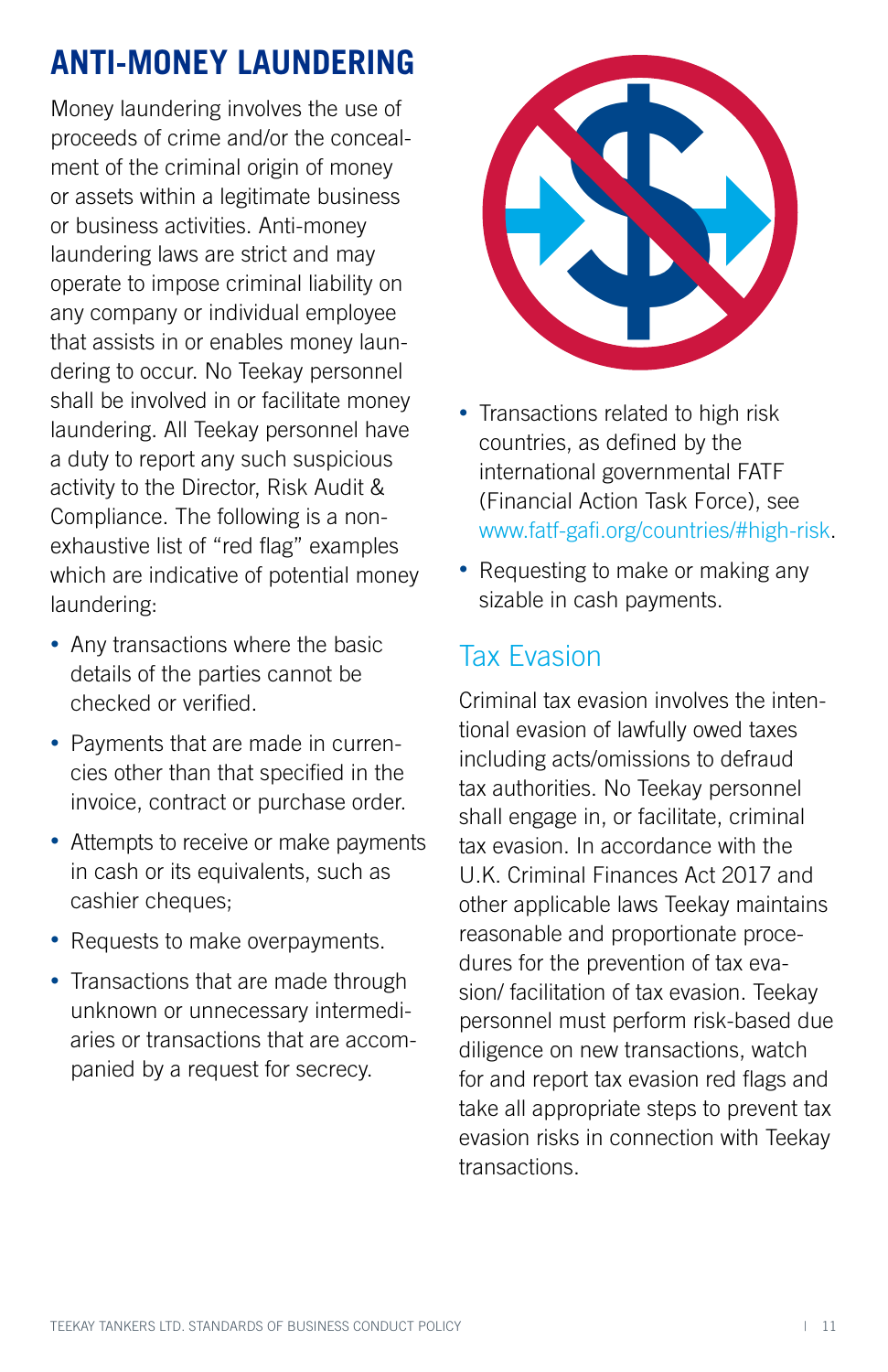# **COMPANY ASSETS AND INFORMATION**

#### Privacy And Personal Data

Teekay will abide by all applicable legal requirements protecting the privacy of personal information. We must all ensure that appropriate processes and systems are in place to safeguard access to this type of information.

We respect sensitive information and protect its security,

confidentiality and integrity.

All personal information is confidential and may not be disclosed except as permitted by law and applicable regulations. Access to personal information is strictly controlled on a 'need to know' basis and is used for legitimate business purposes only.

Teekay's Personal Information Privacy Policy (Global Policies/Legal), which conforms to applicable legislation including the UK/E.U.'s General Data Protection Regulation (GDPR), sets out further information on Teekay's data privacy requirements.

# **Integrity**

Individually and collectively, our personal integrity supports the honest use of time, funds and property in ethical dealing with employees and others. Business needs take priority in the allocation of our time at work. Use of company time and property is for Teekay business purposes only unless otherwise authorized by management.

We consciously set high standards of courtesy, professionalism, respectfulness and honesty in our interactions with our customers, shareholders, suppliers, employees and the community.

\$

We establish and maintain an ethical workplace. We treat people fairly and respect human rights. We take allegations of harassment and unlawful discrimination seriously and address all such concerns that are raised regarding these policies.

#### Company Information

In the course of employment with Teekay, employees are provided with access to certain records, reports, processes, plans, bids, proposals, and other documents, databases or software that are considered to be proprietary or confidential information. Unauthorized disclosure or misuse of this information could have serious consequences. For example, we could be placed at a competitive disadvantage, our financial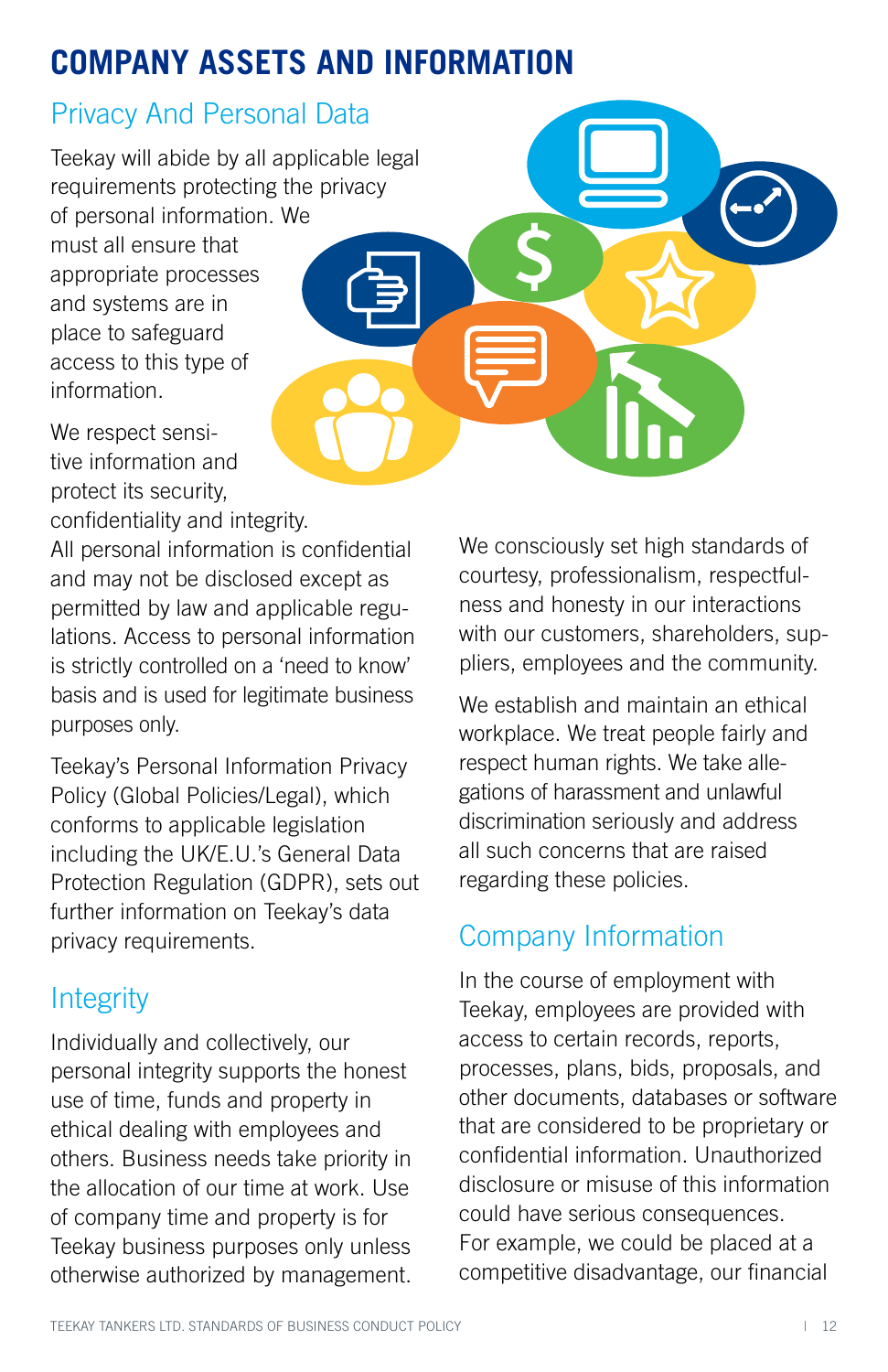stability could be affected, we could be exposed to legal liability, or, our reputation could be compromised. Employees are therefore prohibited from discussing or disclosing any confidential information with any external party unless properly authorized to do so. Confidential information should only be shared within Teekay on a "need to know" basis. These confidentiality requirements remain in effect during and after employment with Teekay.

Where authorization for disclosure of information to a third-party has been given, the employee involved must ensure that an appropriate confidentiality or non-disclosure agreement has been executed.

Communications or files created by an employee during the course of business are the property of the company and not the private property of the employee. The company may, at any time, bypass applicable personal passwords to inspect, investigate or search computerized files or email if it is deemed to be in our best interests to do so or if required by law.

#### Company Property

Any employee who possesses or is provided with access to company property shall exercise care while using such property and ensure its proper maintenance, security, handling and operation. An employee may be held financially and/ or criminally responsible for any losses due to fraud or mistreatment of property.

Misuse of company property may include personal use, unauthorized removal of property from company premises, use of company property for non-Teekay business, copying of copyrighted/licensed materials (including software), and inappropriate use of the property or misappropriation of company funds.

#### Use Of Information Technology

Use of company provided information technology and the access to its contents are only authorized for legitimate Teekay business related purposes.

#### The Workplace

A safe and clean work environment is important to the well-being of our employees. Teekay complies with applicable safety and health regulations and appropriate practices.

The company does not tolerate workplace discrimination and harassment. We must all ensure that the company is a safe and respectful environment where a high value is placed on equity, fairness and dignity. Please refer to the Global Employee Conduct Policies and Guidelines for further information on your rights and obligations.

Teekay supports its personnel's rights to freedom of association and collective bargaining and will not seek to limit any lawful exercise of those rights.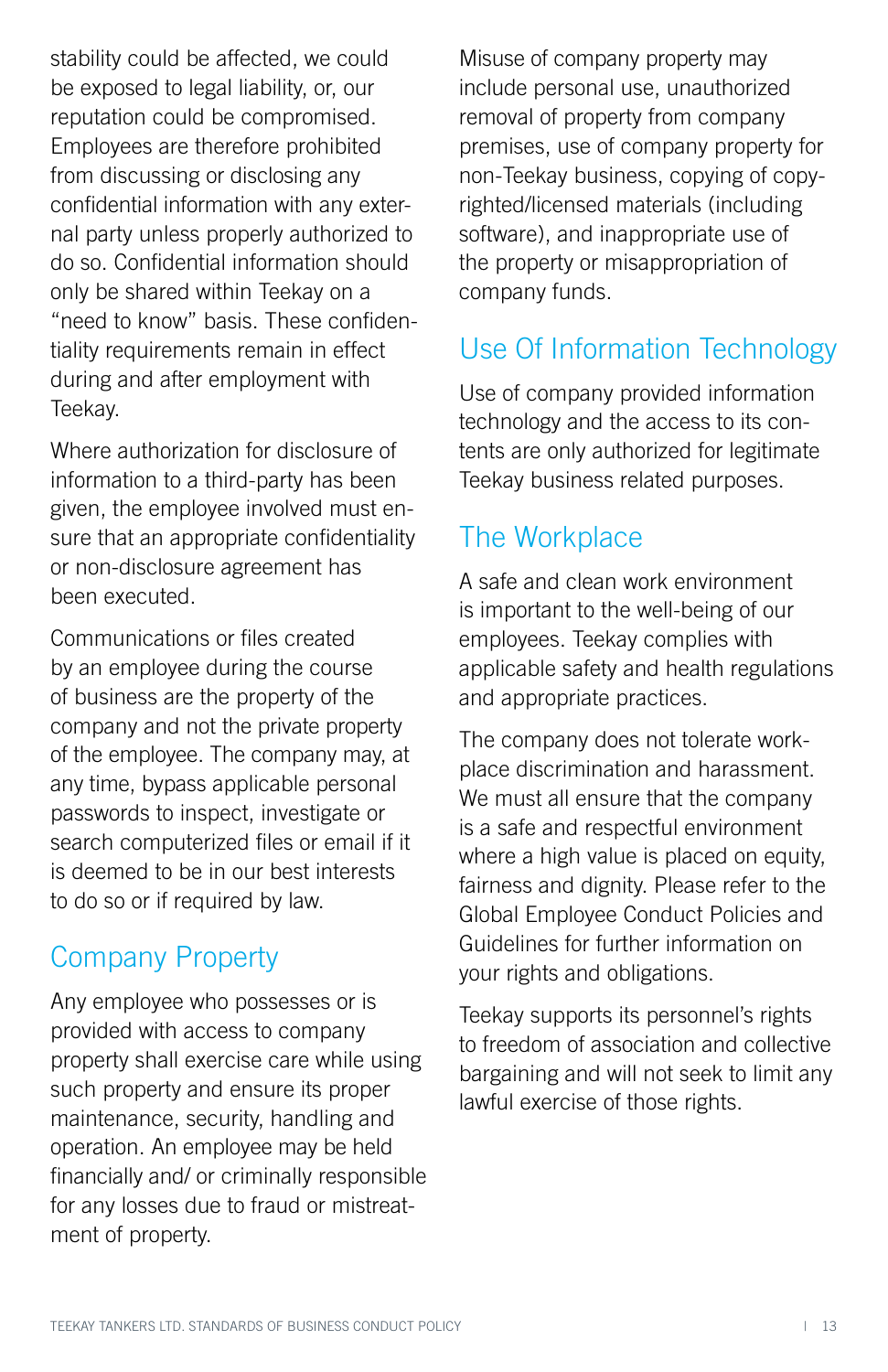# **CONFLICTS OF INTEREST**

All Teekay employees should avoid any activity that creates an actual or potential conflict of interest, i.e., any situation in which their actions or loyalties are divided between personal interest and Teekay's interests or between Teekay's interests and those of another. If you are unsure whether a conflict exists, you should consult Legal or Internal Audit.

The following activities are prohibited unless prior approval is received from the General Counsel or Director, Risk Audit & Compliance:

- Owning, operating, or being employed by any business that competes, directly or indirectly, with Teekay;
- Owning greater than 10% of the outstanding shares of a competitor company (public or private);
- Engaging in a business transaction with Teekay except in connection with our regular employee programs;
- Having a direct or indirect personal financial relationship with a competitor, customer, or supplier (this does not include the purchase of publicly traded shares unless a controlling or significantly influential interest is acquired);
- Being on the Board of Directors of a for profit company (particularly a competitor);
- On Teekay's behalf, awarding a contract or entering into any other financial transaction with a former employee or family member;
- Engaging in any other employment or extensive personal projects during work hours, or using Teekay property in other employment;
- Soliciting or entering into any business or financial transaction with an employee you supervise, either directly or indirectly and/or any other inappropriate or importunate solicitation directed at other Teekay employees and,
- Solicitation and distribution of materials by a third party to Teekay employees on company property, without previous authorization from a senior manager of the department/ division.

In addition, you should obtain your supervisor's approval before joining an industry organisation as a representative of Teekay.

#### Political And Charitable Activities Due Diligence

Teekay does not make political contributions. Teekay personnel must not make political contributions on Teekay's behalf and/or join or engage in political activities in Teekay's name.

Teekay actively supports and encourages charitable activities. However, before any charitable donation is made on behalf of Teekay, Teekay personnel must obtain appropriate internal approvals and make appropriate due diligence enquiries to verify the legitimacy of the intended recipient.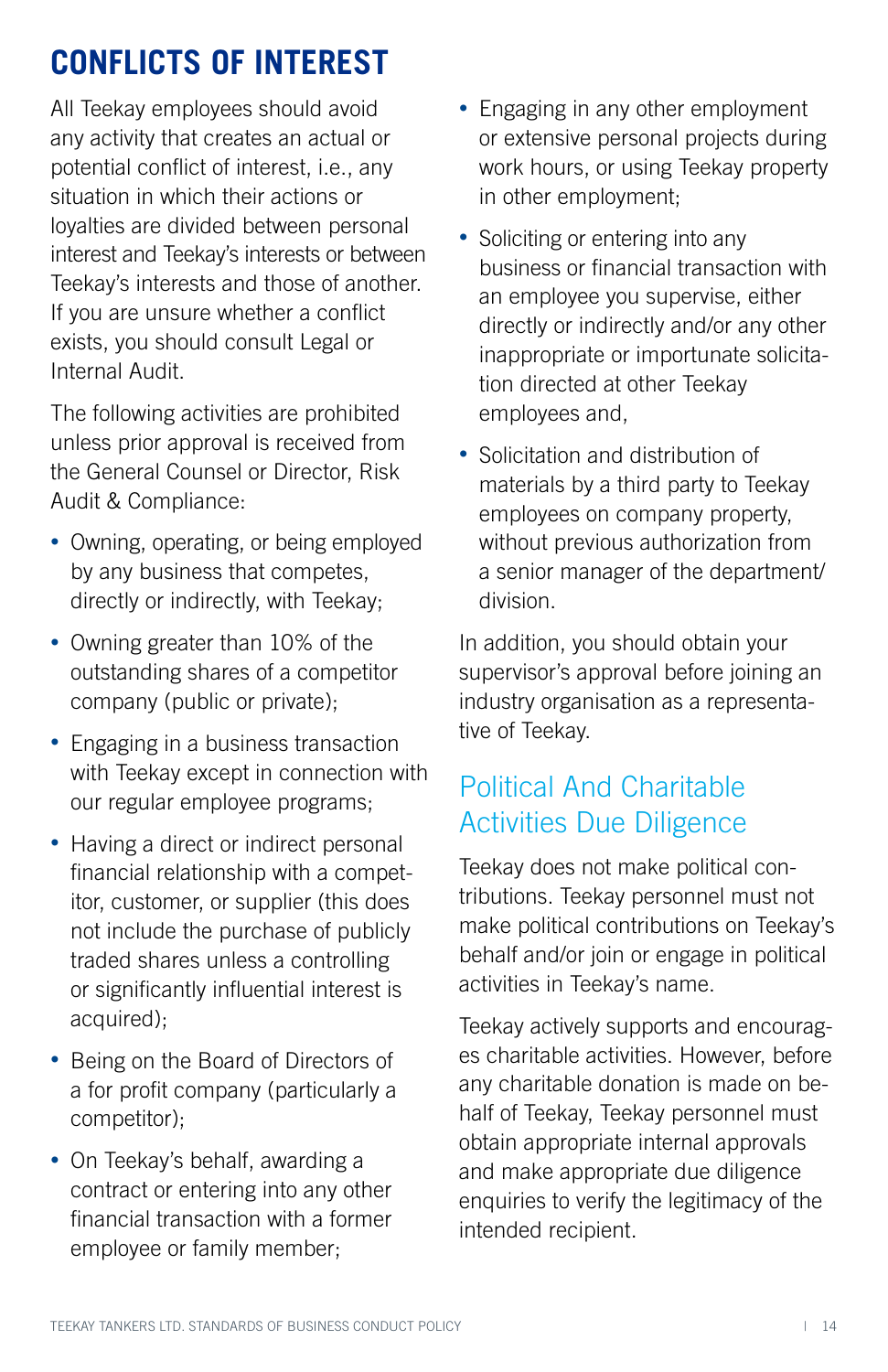# **SANCTIONS AND TRADE CONTROLS**

Teekay and its subsidiaries and affiliates are committed to conducting their business in compliance with U.S. and other national laws and regulations that are applicable to transactions regarding sanctioned countries. These activities will be conducted in a manner that is consistent with the company's values, ethical standards and commitment to legal compliance.

#### **Sanctions**

Sanctioned Countries are countries or occasionally government authorities subject to embargos imposed by the U.S., EU, UN or other applicable authorities. A routinely updated list of U.S. Sanctioned Countries and designated individuals can be found on the website of the U.S. Treasury Department at [https://home.treasury.gov/.](https://home.treasury.gov/)

No Teekay business unit or employee, regardless of location, will engage in any dealing with a country, entity or designated individuals subject to embargoes or trade sanctions without advance documented approval from

the Director, Risk Audit & Compliance or Legal Department. The Legal Department will determine when it is appropriateto seek regulatory approval(s) for a transaction involving a sanctioned country, entity or person.

All relevant documentation must be maintained according to the government license authorizing the transaction or the company's Records Retention Policy, whichever is longer.

The Teekay Legal Department should be consulted with respect to any transactions that may involve sanctions.

#### Trade Controls

Many jurisdictions in which Teekay operates have customs, trade and financial controls to regulate the movement of goods, equipment, funds and property including technology and software. Whenever moving such items between jurisdictions Teekay personnel must ensure they complete the required paperwork and properly declare goods in transit.

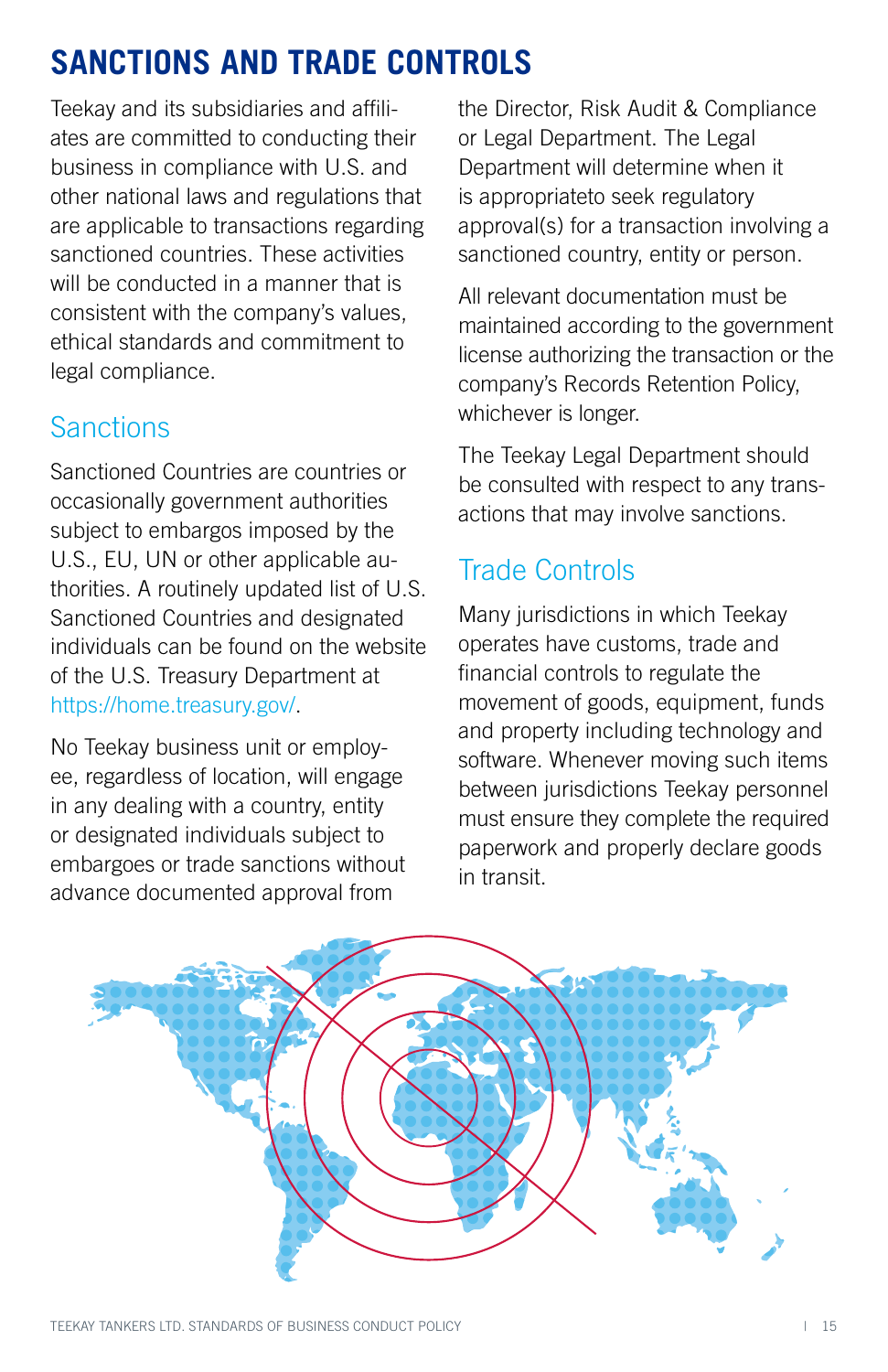# **MODERN SLAVERY**

Modern Slavery involves the deprivation of a person's liberty by another to exploit them for gain either personally or commercially. Teekay is committed to a zero tolerance approach towards modern slavery in its business dealings and relationships. Teekay has implemented a program to provide reassurance that modern slavery is not taking place within the company or its supply chain. Elements of the program include the following:

- Recycling policy for vessels;
- Appropriate risk-based due diligence;
- Compliance and awareness training;
- Contract clauses ensuring business ethics compliance; and
- Annual compliance reporting.



# **UNITED NATIONS**

#### Global Compact on Human Rights

Teekay, as a signatory to the United Nations Global Compact, respects and actively supports all internationally proclaimed human rights in relation to labour/child labour, the environment, and anti-corruption. Teekay is committed to undertaking all appropriate due diligence and follow up to prevent and address any human rights violations in connection with Teekay's business, including in its supply chain.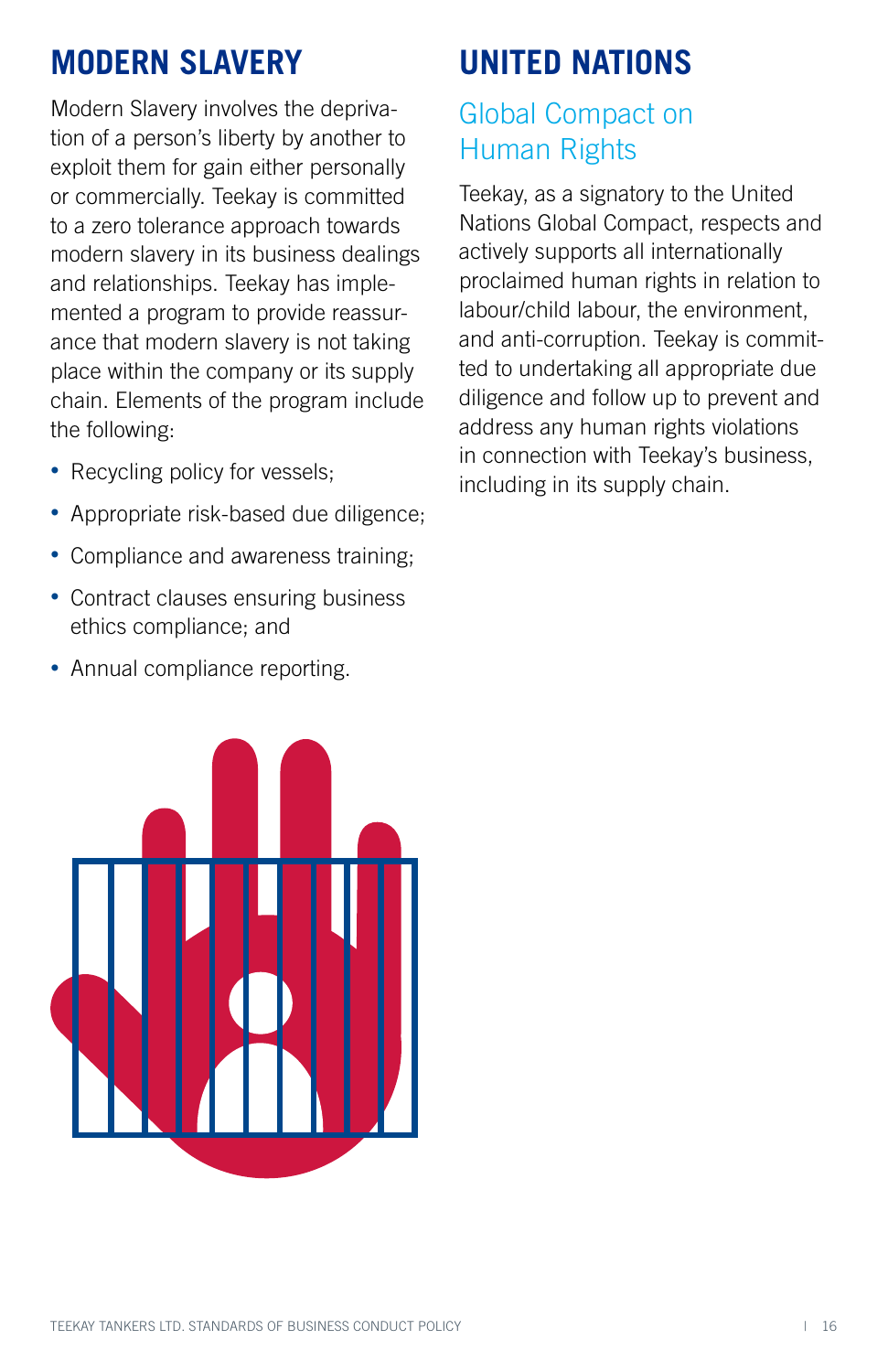# **COMMUNITY**

#### Citizenship And Community Service

The improvement of society as well as the communities we serve and in which we operate is important to us. We encourage the support of charitable, civic, educational and cultural causes. Every Teekay employee should be aware, however, that if he/she seeks appointment or election to public office such activity might create an actual or potential conflict of interest. As above, if you are unsure whether seeking public office might create such an actual or potential conflict, you should consult with your supervisor, the Chief Compliance Officer or a member of the Legal department.

# **Sustainability**

Teekay is committed to conducting its business and operations in a sustainable manner to safeguard and promote employee health and wellness, operational leadership, corporate social responsibility, emissions reductions, responsible ship recycling and supply chain management, and reporting and tracking of Environmental, Social and Governance (ESG) objectives. Further details may be found in Teekay's Sustainability Report.

#### Environment

Teekay is committed to the protection of the environment. To comply with this commitment, our policy is to meet or exceed all applicable laws and regulations. Employees must report any occurrence that is a breach of any law or regulation relating to the protection of the environment.

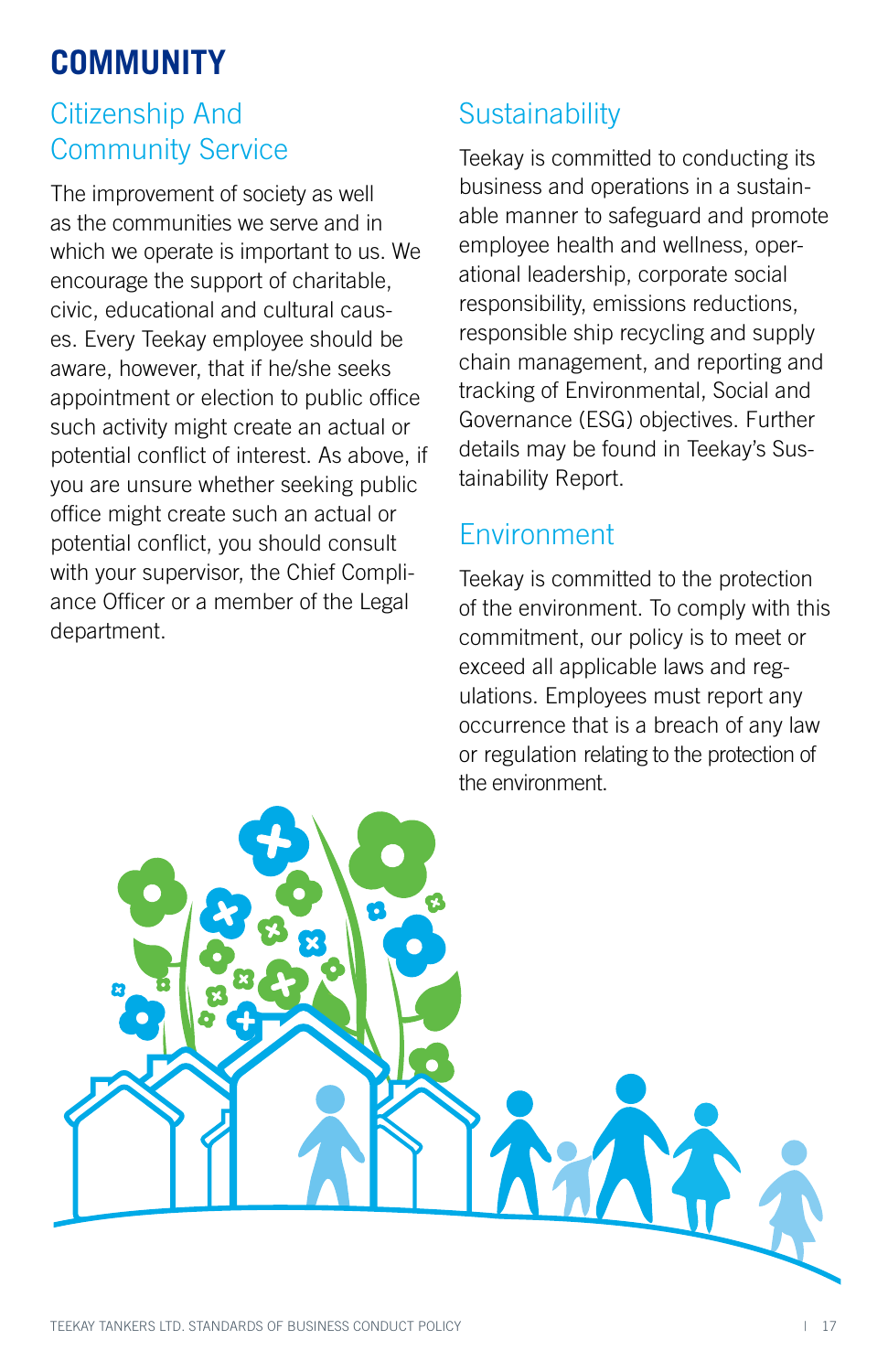#### **COMPLIANCE WITH THE STANDARDS OF BUSINESS CONDUCT**

These Standards provide the overarching guidelines for business practices and regulatory compliance for all Teekay entities and all Teekay employees. Teekay does business globally, and our business operations are subject to the laws in different countries.

Failure to read and/or acknowledge these Standards does not exempt an employee from his/her responsibility to comply with these Standards, applicable laws, regulations and all Teekay policies and procedures that are related to his/ her job.

#### Administration And Enforcement

Teekay's Internal Audit department is responsible for compliance auditing of these Standards.

Violations of these Standards will not be tolerated. Consequences for such violations may include disciplinary action up to and including termination of employment. Before any disciplinary action is taken, the Human Resources Department should be consulted to ensure the fair and consistent application of any disciplinary measures. Employees who have willfully failed to report a violation of these Standards may also be subject to disciplinary action.

#### Resources For Guidance And Reporting

It is your right and responsibility to obtain guidance about a business practice/and or compliance issue when you are uncertain about what action you should take and to report instances of questionable behavior and/or possible violations of these Standards.

If you become aware of any suspected violation of these Standards, report such suspected violation promptly to the Director, Risk Audit & Compliance or report it confidentially and anonymously<sup>3</sup> to Teekay's Integrity Line using the contact details in the table below.

#### Report Violations!

Most misconduct is uncovered by employees just like you. Do your part to help by reporting suspected fraud, bribery, irregular accounting or other violations of the Standards of Business Conduct Policy. If you wish, reporting may be done confidentially and anonymously4 at these numbers.

| Australia            | 1 800 763 983    |
|----------------------|------------------|
| Bermuda              | 1855 579 9534    |
| Canada               | 1800 235 6302    |
| China                | 400 120 3062     |
| Egypt                | 0800 000 0413    |
| India                | 000 800 100 4175 |
| Japan                | 0800 170 5621    |
| Korea                | 070 4732 5023    |
| Nigeria              | 07080601844      |
| Philippines          | 63 2 8626 3049   |
| Russia               | 88001009615      |
| Singapore            | 800 852 3912     |
| UΚ                   | 08081891053      |
| <b>United States</b> | 800 461-9330     |

Or at [integrity.teekay.com](http://integrity.teekay.com)

*<sup>3, 4, 5</sup> Refer to footnote 1.*